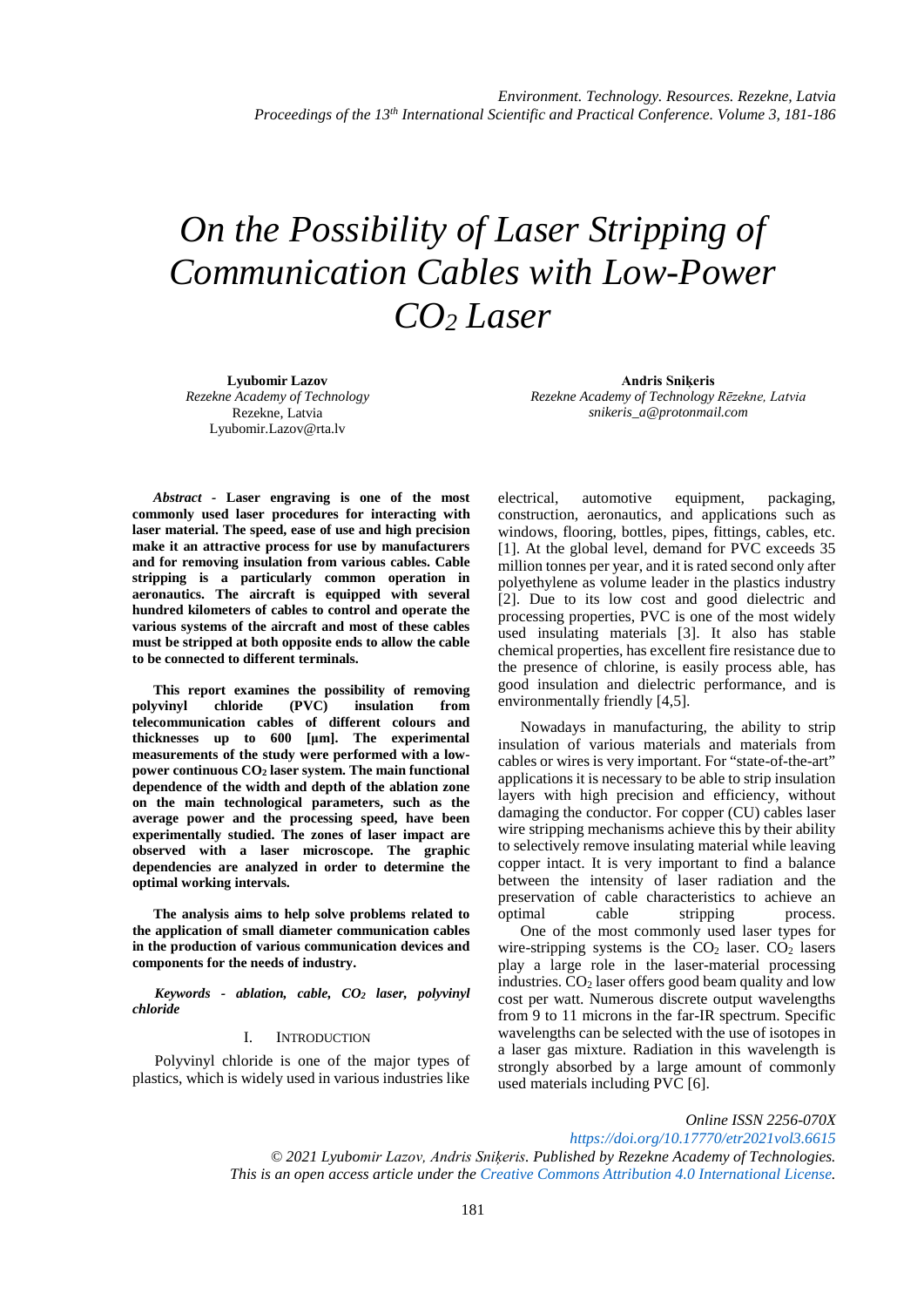The CO2 laser beam does not damage the conductor part of the CU cable, because copper is very reflective to the  $CO<sub>2</sub>$  laser beam and has high thermal conductivity, but the insulating materials tend to be highly absorbing. As the laser beam passes through the cable, it cuts precisely through the insulation, which which allows easy removal of the insulating layer of the cable [7].

Martnyuk has researched the usage of frequency quadrupled Nd: YAG laser for wire stripping [8]. Iceland has researched the usage of  $CO<sub>2</sub>$  and Nd:YAG lasers in wire-stripping equipment [9]. Miller has researched the ability of a 10.6  $\lceil \mu m \rceil$  CO<sub>2</sub> laser to selectively remove the insulation of various materials  $[10]$ .

The main purpose of this study is to determine the necessary parameters of a  $CO<sub>2</sub>$  laser system to completely remove the outer isolation layer of communication cables, deriving the functional dependencies of the depth of laser ablation on power, speed, the raster step distance and influence of material's colour on twisted pair CU cables outer insulation layer made of PVC with a thickness of up to 600 [μm].

### II. INSULATION REMOVAL TECHNIQUES

The cable stripping process is the removal of the insulation, which covers the electrically conducting wire or wires of a cable, to make the cable-ready insertion in the cable connector. Conventional cable stripping technologies include abrasive, chemical, thermal, and mechanical methods. Each of those methods has its drawbacks in one or several areas such as damage to a copper conductor, low precision, quality, or poor processing speed.

In precise manufacturing applications where perfect insulation removal is needed it is unacceptable to have such deficiencies. Mechanical cable-stripping methods are not well suited to strip cables that do not have regular cross-sections like twisted pair cables, which are very frequently used in telecommunications. The quality of this process highly depends upon the skill and experience of the crafts-person to cut through the protective cover without damaging or stressing the elements [11]. Twisted pair cable (TPC) is composed of two conductors which are twisted together. The twisting is used to cancel electromagnetic interference from external sources and to reduce the cross-talk with surrounding wires (typically within large bundles) and it is also used to protect the environment from its radiation [12]. Chemical cable-stripping methods have a long processing time and environmental issues. Successful thermal cable-stripping requires very precise calibration and temperature control and it needs a secondary operation to completely remove all insulation from a selected area of the cable.

Laser cable stripping has a faster processing time, better process control, and very good precision compared to other methods. Laser cable stripping is a contact-less process and using appropriate laser type and laser power is important to significantly reduce the risk of damage to the copper conducting part. The laser beam can create a variety of patterns such as cross-cut end strips, angled cuts, mini-windows, or any programmable patterns and selected points of cable or wire. A list of insulation types strippable by  $CO<sub>2</sub>$  laser includes rubber, fabric, Teflon, polyvinyl chloride, Kapton, and fiberglass.

## III. EQUIPMENT AND MATERIALS

ST-CC9060 laser systems were used in the experimental process for sample processing. process for sample processing. Parameters of ST-CC9060 laser are shown in table I. This laser is specially designed for interaction with nonmetallic materials. This system has and a high-speed XY coordinate table, with unique fully sealed cavity construction shown in Fig. 1.

Principle of operation: the resonator tube of the  $CO<sub>2</sub>$ laser is filled with a gas mixture as a laser-active medium. A laser discharge generates when high voltage is applied to the electrodes of the laser resonator, this process causes the molecules in the  $CO<sub>2</sub>$  gas mixture to release laser radiation in form of emissions. After amplification, in laser resonator photons leaves it through the output resonator. These photons, who are directional, monochromatic, and coherent from the laser beam with help of optical systems are directed to the work surface.



Fig. 1. Scheme of the operational stand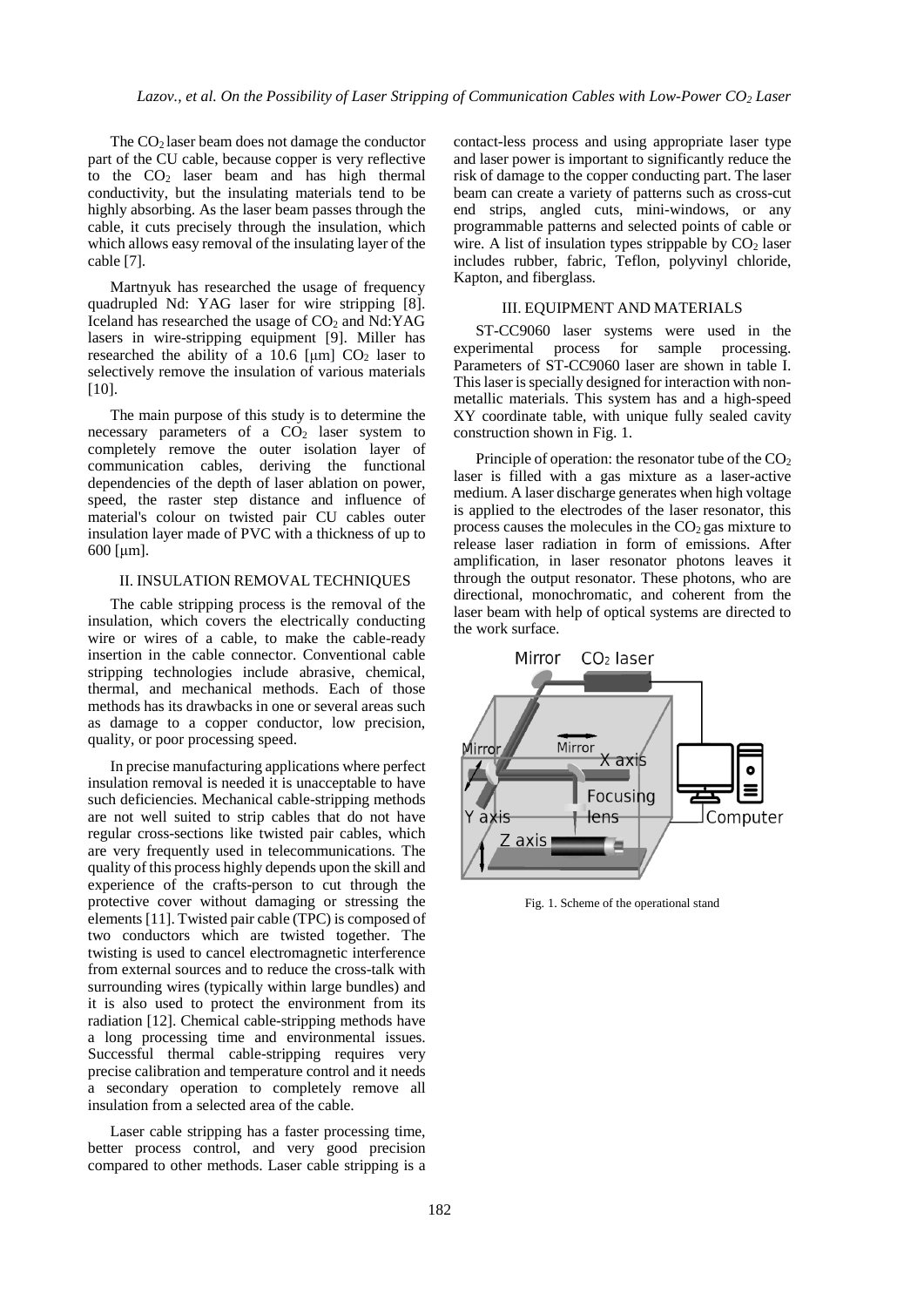| Laser Power P              | 100W                                 |
|----------------------------|--------------------------------------|
| Laser Wavelength $\lambda$ | 10640nm                              |
| Marking Area S             | 900 mm x 600 mm                      |
| Marking Speed $\nu$        | $0-1000$ mm/s                        |
| <b>Repetition Accuracy</b> | $+0.02$ mm                           |
| Power Consumption          | $1.5$ kW                             |
| Power Supply               | 220v/50Hz/10A                        |
| Cooling system             | water cooling & protection<br>system |
| Focal Length f             | $65 \text{ mm}$                      |

TABLE I. PARAMETERS OF ST-CC9060 LASER

For the parameter measurement of the heat-affected zone, an OLS-5000 SAF laser microscope (Fig. 2) was used. Magnification of  $20x$  with repeatability –  $0.03$ [um] was used for determining the width and depth of the heat-affected zone.



Fig. 2. OLS-5000 SAF confocal laser microscope

#### IV. MATERIALS / ЕXPERIMENTAL SAMPLES

PVC is a thermoplastic material, meaning that it can be softening when heated and hardening when cooled and it can undergo these processes many times without any noticeable change. Properties of PVC can vary depending on its molecular weight and additives (plasticizers, fillers, pigments, etc.) PVC is extremely cost-effective in comparison to other plastics with a high degree of versatility in end-use and processing possibilities. It is durable, easily maintained, and can be produced in a variety of colours. It has good stiffness, impact strength, good chemical resistance, and non-flammability [13, 14].

There are different types of PVC available on the market which can be used as an insulation material. The most common types are rigid PVC (PVC-U) and plasticized PVC (PVC-P) PVC-P is usually used for stranded cables where the flexibility of the cable is necessary. PVC-U is used for solid cables which are more useful for heavy-duty applications [13]. The most important parameters of PVC-P and PVC-U are shown

in Table II. Another important factor that influences the absorbability of laser light for PVC is the colour of the material. colour or PVC depends on the amount and type of pigment additives present in the material.

| $\omega$ of $\frac{1}{2}$ . The $\frac{1}{2}$ controlled by $\frac{1}{2}$ , $\frac{1}{2}$ , $\frac{1}{2}$ , $\frac{1}{2}$ |                                                  |                    |
|---------------------------------------------------------------------------------------------------------------------------|--------------------------------------------------|--------------------|
| <b>Property</b>                                                                                                           | <b>Rigid</b>                                     | <b>Plasticized</b> |
| Density $(g/m^3)$                                                                                                         | 1.34-1.39                                        | 1.29-1.34          |
| Tensile modulus<br>(GPA)                                                                                                  | $2.41 - 2.45$                                    |                    |
| Tensile strenght<br>(MPa)                                                                                                 | 37.2-42.4                                        | $14 - 26$          |
| Density $(g/m^3)$                                                                                                         | 1.34-1.39                                        | 1.29-1.34          |
| Elongation at break<br>(% )                                                                                               |                                                  | 250-400            |
| Notched izod (kJ/m)                                                                                                       | $0.74 - 1.12$                                    |                    |
| Hardness                                                                                                                  | R <sub>107</sub> -R <sub>122</sub><br>(Rockwell) | $A71-A96$ (Shore)  |

TABLE II. PARAMETERS OF RIGID AND PLASTICISED PVC [13]

## V. METHODOLOGY

Depth *h* of a single slit cut and 10 x 10 mm window cut area was measured as a function of laser power *P*, raster step distance *Δx*, and processing speed *v*. PVC-P strips of different colours (white, yellow, red, green, blue and black) with a size of 20 x 200 [mm], thickness - 0.6 [mm] were prepared for the experimental series. The focal length *f* and the spot size of laser beam *d* are constant throughout the entire experimental study  $-d =$ 92.7 [µm],  $f = 65$  [mm]. Laser interaction time -  $t$  and laser power density – *W* were measured for all measurements. Error calculation was made for all measurements. Every experiment was repeated 4 times to achieve more reliable results. A 10 x10 [mm] window cut area of each sample was performed using a raster scanning method. (Figure 3.) Raster step distance *Δ x* is the distance between the lines of the trajectory of the laser beam.



Experimental part of the study is divided in four parts.

In the first section of the experimental process, ablation depth *h* was examined as a function of processing speed  $v - h = h (v)$  for 10x10 [mm] area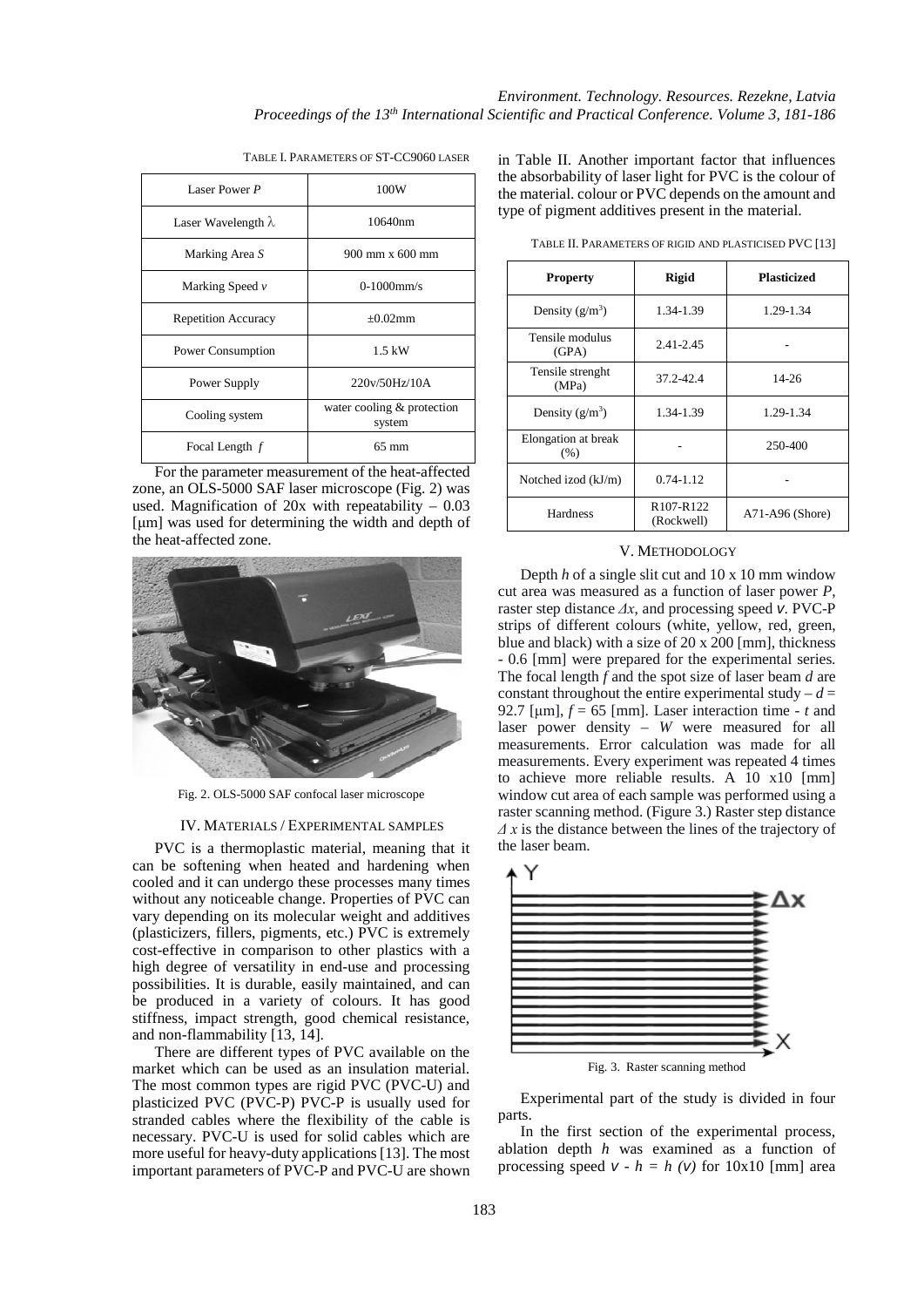ablation for samples of six different colours. Values of *P* and  $\Delta x$  are constant through experimental series.  $P =$ const = 4.5, 7.3, 10.5, 14 W, *Δx* = *const* = 20 [μm]. *v* =  $100 \div 345$  [mm/s].

In the second section of the experimental process, ablation depth *h* was examined as a function of laser power  $P : h = h (P)$  for 10 x 10 [mm] area ablation for samples of six different colours. Values of laser power *P* used in these series: 1, 2.2, 3.5, 4.5, 6.1, 7.3, 9, 10 [W]. Values of *v* and *Δx* are constant through experimental series.  $v = const = 150$ , 225 and 300  $[mm/s], \Delta x = const = 20$  [µm].

In the third section of the experimental process, ablation depth *h* was examined as a function of laser power  $P - h = h(P)$  for a single-slit cut samples of six different colours. Values of laser power *P* used in these series: 1, 2.2, 3.5, 4.5, 6.1, 7.3, 9, 10, 12, 14, 17.6, 20, 23.6, 27.6, 30, 34.5, 38.5, 43 [W]. Values of *v* and *Δx* are constant through experimental series.  $v = const =$ 200 [mm/s].

In the fourth section of the experimental process, ablation depth *h* was examined as a function of raster distance  $\Delta x$ :  $h = h (\Delta x)$ . Values of *P* and *v* are constant through experimental series.  $P = const = 4.5$  [W],  $v =$ *const* = 100 [mm/s],  $\Delta x = 10 \div 80$  [µm].

#### VI. RESULTS OF EXPERIMENTAL STUDIES

Results of the first set of experiments are shown in Fig. 4 and Fig. 5. Fig. 4 shows the depth of 10x10 [mm] laser-ablated zone as a function of the laser processing speed of four different colours – white, yellow, green, and black samples to make the graph clearer. Experiments where cable isolation was fully ablated (*h* > 600 [μm]) and the values of those measurements are not shown in Fig. 4.



Data shown in Fig. 4 shows an increase of depth h of the laser-ablated zone by decreasing the laser processing speed. The trajectory of change of *h* is similar for samples of all colors, however, whitecolored samples consistently are showing the lowest depth of laser-ablated area as black-colored samples have the deepest zone of ablation among experimental samples. Difference of *h* between black and white sample groups are between 15.4% at  $v = 135$  mm/s and

20.5% at  $v = 345$  mm/s. Fig. 5 shows how the depth of heat-affected zone *h* changes as a function of laser processing speed for four different values of laser power *P*.



processing speed of blue-coloured samples

A non-linear function can be observed. Changing laser power from 4.5 [W] to 14 [W] (311% increase) depth of laser-ablated zone at measured processing speed values where does not exceed  $(170 - 345$  [mm/s]) increases by  $320.9 - 330.6$  %. Depth of the laserablated zone increases proportionally to increase the laser power.



Increasing laser power increases the depth of the laser-ablated zone exponentially as seen in Fig. 6. To analyze the way how increasing laser power *P* changes the depth of the laser-ablated zone, measured results were divided into four distinct intervals. Interval  $1 - 1$ to 10 [W]. Interval  $2 - 10$  to 20 [W]. Interval  $3 - 20$  to 30 [W] and interval 4 – 30 to 43 [W]. Increasing *P* of black-coloured sample in interval 1 - from 1 [W] (5.32 [μm]) to 10 [W] (56.13 [μm]) increases *h* by 1055%. This corresponds to a 5.65 [μm] increase in depth of the laser-ablated zone *h* per 1 [W]. Increasing *P* of the black-coloured sample in interval 2 - from 10 [W] (56.13 [μm]) to 20 [W] (155.09 [μm]) increases h by 176.3%. This corresponds to a 9.90 [μm] increase of *h*  per 1 [W]. Increasing *P* of the black-coloured sample in interval 3 - 20 [W] (155.09 [μm]) to 30 [W] (258.36 [μm]) increases *h* by 66.6%. This corresponds to a 10.33 [μm] increase of *h* per 1 [W]. Increasing *P* of black-coloured samples in interval 4 - 30 [W] (258.36 [μm]) to 43 [W] (392.27 [μm]) increases *h* by 51.2%. This corresponds to a 10.30 [μm] increase of *h* per 1 [W].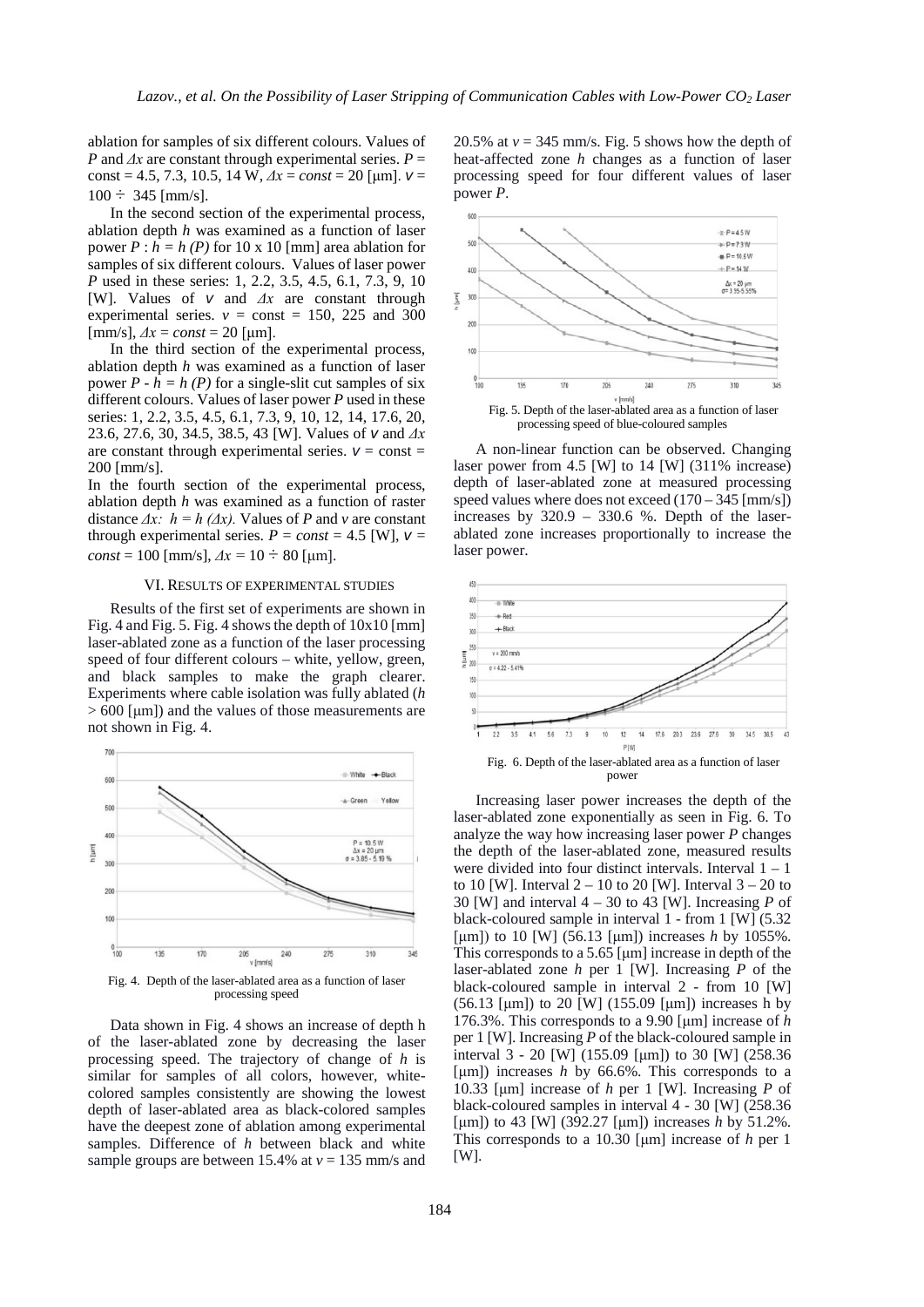

Fig. 7. Depth of the laser-ablated area as a function of laser power for three different processing speed values

Fig. 7 shows the dependence of 10 x10 [mm] laserablated zone on laser power *P* for three different laser processing speed values – 150, 225, and 300 [mm/s]. Results of red-coloured samples are shown in Figure 7 however a similar trajectory of change of *h* is noticeable for other tested colours, but the value of *h* slightly differs due to the absorbency of PVC plastic insulation for each colour. At  $P = 10$  [W],  $v = 150$  [mm/s], depth of laser-ablated area is 3.64 times larger than at  $P = 10$ [W],  $v = 300$  [mm/s].



Fig. 8 shows the dependence of the depth of laserablated area *h* on raster step distance  $\Delta x$  at  $v = 100$ [mm/s] and  $P = 4.5$  [W] for all 6 tested colours. Due to the beam diameter  $d = 92.7$  [µm] and TEM<sub>00</sub> laser beam, change of *h* between  $\Delta x = 70$  [µm] and  $\Delta x = 80$ [μm] is relatively small. As the value of *Δx* is decreased further, *h* increases exponentially.

## VII. SUMMARY

# **The following statements can be made from the analysis of the experiments:**

Using the selected methodology laser type and mode, it is possible to perform quick and effective ablation of commercially available telecommunication cable isolation. Laser power *P*, procession speed *v*, and raster step distance *Δx* (for area ablation) are the most important parameters in the ablation process of PVC for single slit cuts and 10 x 10 area ablation. [15, 16] The chemical composition of specific insulation material and its

colour also considerably influence the ablation process.

Experimental dependencies of these parameters and depth of laser-ablated area *h* can be used to properly adjust laser stripping of the cable insulation, depending on the thickness of the insulation layer and diameter of the cable core according to necessary safety standards, its functionality, and specific needs of a customer. These parameters can be changed at will to adjust to different insulation material, its colour, or thickness to make the process more efficient, for example, increasing processing speed *v* and laser power *P*, adjusting raster step distance *Δx*.

## VIII. CONCLUSION:

Finding the optimal operating parameters for specific insulation material type and thickness and understanding how a change of parameters influences the geometry of the laser-ablated area are very important steps to achieve optimal laser-material interaction. Results of this study can be of interest to different industries, which manufacturing process include cables, wires, or other applications where it is necessary to remove an area of insulating material.

The present study examines the depth of the laserablated area as a function of parameters such as laser power *P*, laser processing speed *v*, raster step distance *Δx* as well as the influence of colour on the process of laser ablation on a PVC-P CU twisted pair cable outer layer isolation layer with a thickness of 600 [μm].

#### **REFERENCES**

- [1] J. Brandrup and W. Michaeli, Eds, *Recycling and recovery of plastics*. Hanser Verlag, 1996.
- [2] M. Sadat-Shojai, and G. R. Bakhshandeh, "Recycling of PVC wastes." *Polymer degradation and stability*, *96*(4), 404-415, 2011. [Online]. Available: ScienceDirect, [https://www.sciencedirect.com](https://www.sciencedirect.com/) [Accessed February 25, 2021], <https://doi.org/10.1016/j.polymdegradstab.2010.12.001>
- [3] N. M . Abdel-Gawad, A. Z. El Dein, D. E. A. Mansour, H. M. Ahmed M. M. F. Darwish, and M. Lehtonen, "Multiple enhancement of PVC cable insulation using functionalized SiO2 nanoparticles based nanocomposites., " *Electric Power* SiO2 nanoparticles based nanocomposites., ' *Systems Research*, *163*, 612-625, 2018. [Online]. Available: ScienceDirect, [https://www.sciencedirect.com](https://www.sciencedirect.com/) [Accessed February 25, 2021][, https://doi.org/10.1016/j.epsr.2017.11.011](https://doi.org/10.1016/j.epsr.2017.11.011)
- [4] K. Barber and G. Alexander, "Insulation of electrical cables over the past 50 years," *IEEE Electrical Insulation Magazine*, *29*(3), 27-32, 2013. [Online]. Available: IEEE Xplore, <https://ieeexplore.ieee.org/Xplore/home.jsp> [Accessed March 1, 2021][, https://doi.org/10.1109/MEI.2013.6507411](https://doi.org/10.1109/MEI.2013.6507411)
- [5] W. V. Titow, "Commercial PVC Polymers." *PVC Technology*  (pp. 37-58). Springer, Dordrecht, 1984.
- [6] A. J. DeMaria, and T.V. Hennessey, "The  $CO<sub>2</sub>$  laser: the workhorse of the laser material processing industry,"*SPIE Professional Magazine*, 1-27, 2010. [Online]. Available : [https://spie.org/Documents/Membership/laser\\_co2\\_demaria\\_](https://spie.org/Documents/Membership/laser_co2_demaria_hennessey.pdf) [hennessey.pdf](https://spie.org/Documents/Membership/laser_co2_demaria_hennessey.pdf)
- [7] P. A. Lykov, E. V. Safonov, and A.M. Akhmedianov," Selective laser melting of copper," *Materials Science Forum*  (Vol. 843, pp. 284-288). Trans Tech Publications Ltd, 2016. [Online]. Avaivable: Scientific.net, [https://www.scientific.net](https://www.scientific.net/)